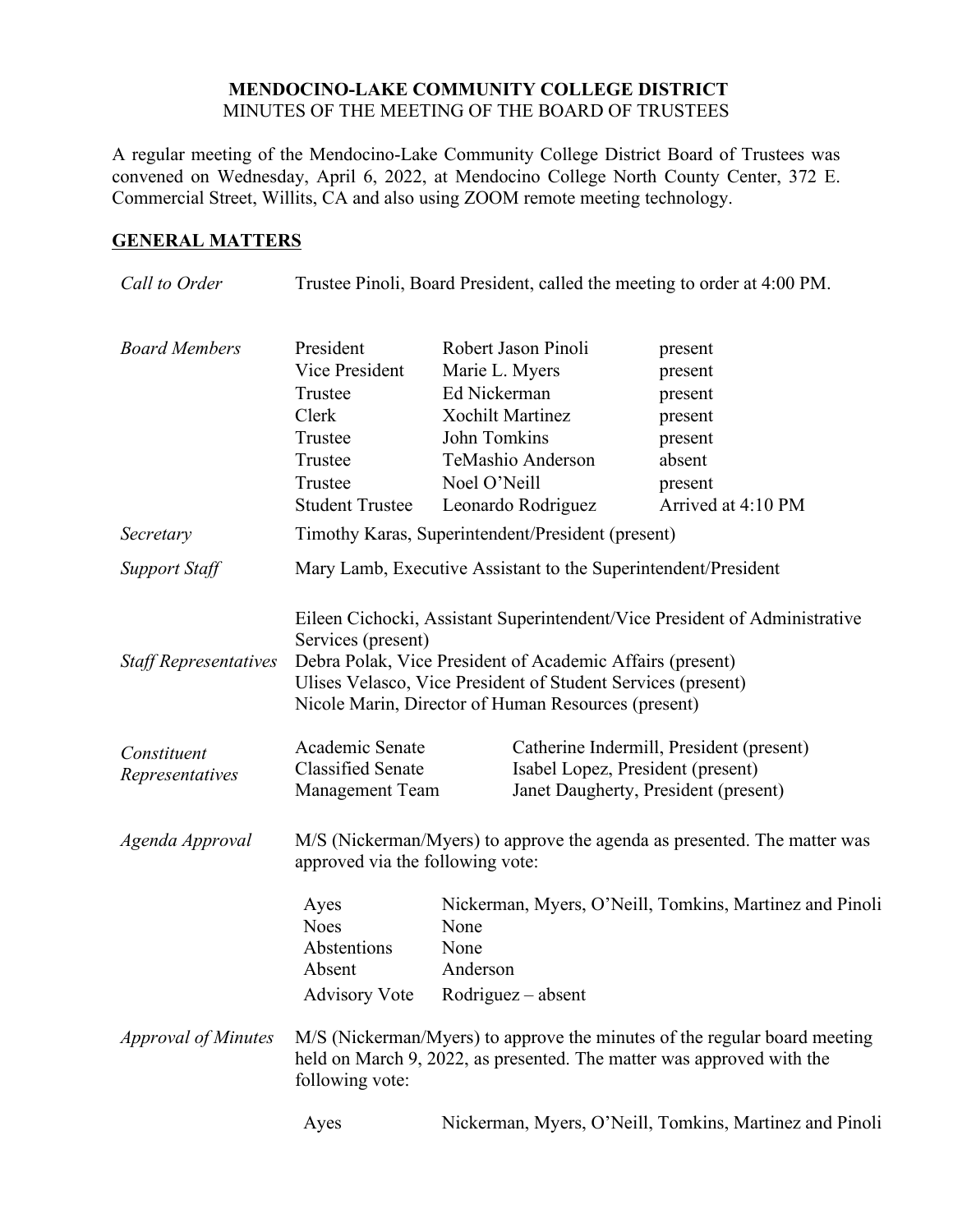| <b>Noes</b> | None                             |
|-------------|----------------------------------|
| Abstentions | None                             |
| Absent      | Anderson                         |
|             | Advisory Vote Rodriguez – absent |

*Public Comment on Closed Session Items* There were no comments from members of the public at this time.

#### **CLOSED SESSION**

The Board adjourned to closed session at 4:07 PM with Board President Pinoli stating items 2.1, 2.2 and 2.3 would be discussed in closed session.

#### **OPEN SESSION**

*Report of Action Taken in Closed Session*

The Board returned to open session at 4:24 PM with Board President Pinoli reporting no action was taken on items in closed session.

*Public Comments* Lois O'Rourke addressed the Board of Trustees regarding the budget and the budget reserve.

#### **PRESIDENT AND ADMINISTRATION REPORT**

A written report was presented by Superintendent/President Karas who added the following information:

Superintendent/President Karas informed the board the campus indoor masking requirement was removed on March 27, 2022, although indoor masking continues to be recommended.

The administrative procedure on student vaccination (AP 2901.1) will be suspended beginning June 1, 2022 which will allow all students to enroll in summer on-ground courses beginning with the summer semester.

Thursday, March 31<sup>st</sup> the North County Center hosted its College Day with students from eight different high schools in attendance. Many members of the college faculty and staff were available to answer questions about the various programs and services available to potential students.

The Festival of New Plays will be offered to the community April  $7<sup>th</sup>$ ,  $8<sup>th</sup>$ , and  $9<sup>th</sup>$  in the college theatre.

The second week of April will be spring break at Mendocino College. The campus will be open Monday and Tuesday but will be closed Wednesday through Friday.

#### **CONSENT AGENDA**

M/S (Nickerman/Myers) Board of Trustees does hereby approve the items on the Consent Agenda as presented. The items were approved with the following vote:

Ayes Myers, Tomkins, Nickerman, O'Neill, Martinez and Pinoli Noes None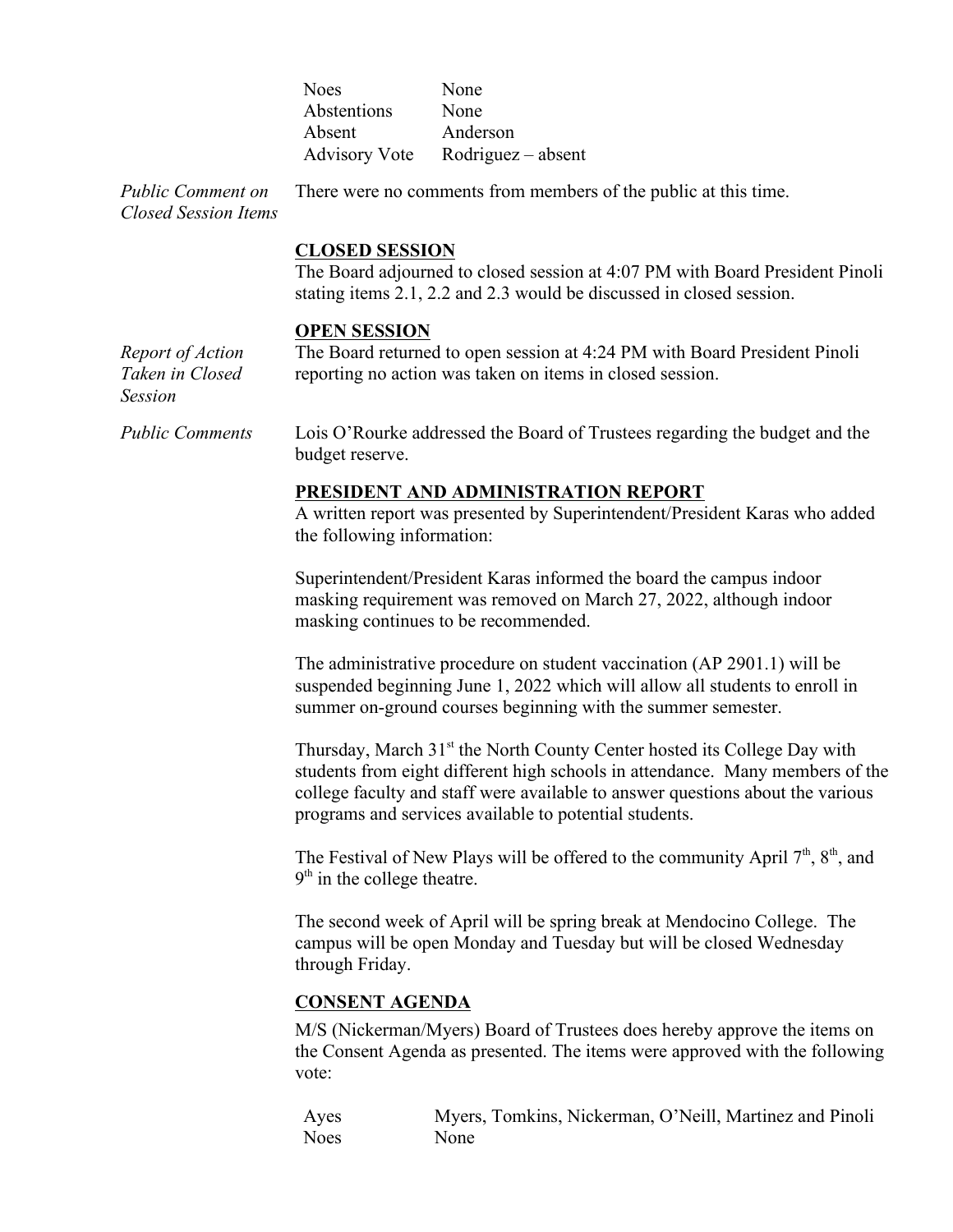| Abstentions | None                          |
|-------------|-------------------------------|
| Absent      | Anderson                      |
|             | Advisory Vote Rodriguez - aye |

Items with an asterisk \* were approved by one motion as the Consent Agenda.

#### **Personnel**

*Consideration to approve Personnel List – Short Term Non-Continuing Employees* \*RESOLVED, That the Mendocino-Lake Community College District Board of Trustees does hereby ratify the employment of the short-term noncontinuing (STNC) employees as submitted and presented at the meeting pending receipt of all necessary employment eligibility requirements. *Consideration to approve the List of Volunteers* \*RESOLVED, That the Mendocino-Lake Community College District Board of Trustees does hereby approve the list of volunteers as presented. *Consideration to approve Employment - Classified* \*RESOLVED, That the Mendocino-Lake Community College District Board of Trustees hereby employs Brian Hoffman as Athletic Trainer, effective July 1, 2022 pending receipt of all necessary employment eligibility requirements as presented. *Consideration to ratify Resignation - Faculty*  \*RESOLVED, That the Mendocino-Lake Community College District Board of Trustees hereby ratifies the resignation of Steven Hixenbaugh – Instructor – Business, effective May 27, 2022. *Consideration to ratify Resignation - Management Team* \*RESOLVED, That the Mendocino-Lake Community College District Board of Trustees hereby ratifies the resignation of Cindy Chapman, Executive Assistant I – Vice Presidents, effective September 30, 2022. *Consideration to approve the Working out of Class Compensation* \*RESOLVED, That the Mendocino-Lake Community College District Board of Trustees hereby approves the Working Out of Class Compensation for Amber Shrum and Tony Toste as presented. **Other Items** *Fiscal Report as of February 28, 2022*  \*RESOLVED, That the Mendocino-Lake Community College District Board of Trustees hereby accepts the fiscal report as of February 28, 2022, as presented. *Donations* \*RESOLVED, That the Mendocino-Lake Community College District Board of Trustees hereby accepts the donations to Mendocino College by Joyce Paterson and Diane Harris, M.D. as presented. *Authorization for Remote Teleconference Meetings – Resolution 04-22-01* \*RESOLVED, That the Mendocino-Lake Community College District Board of Trustees hereby adopt Resolution #04-22-01 and authorizes the continuation of virtual meetings pursuant to the conditions outlined in Assembly Bill 361 as presented.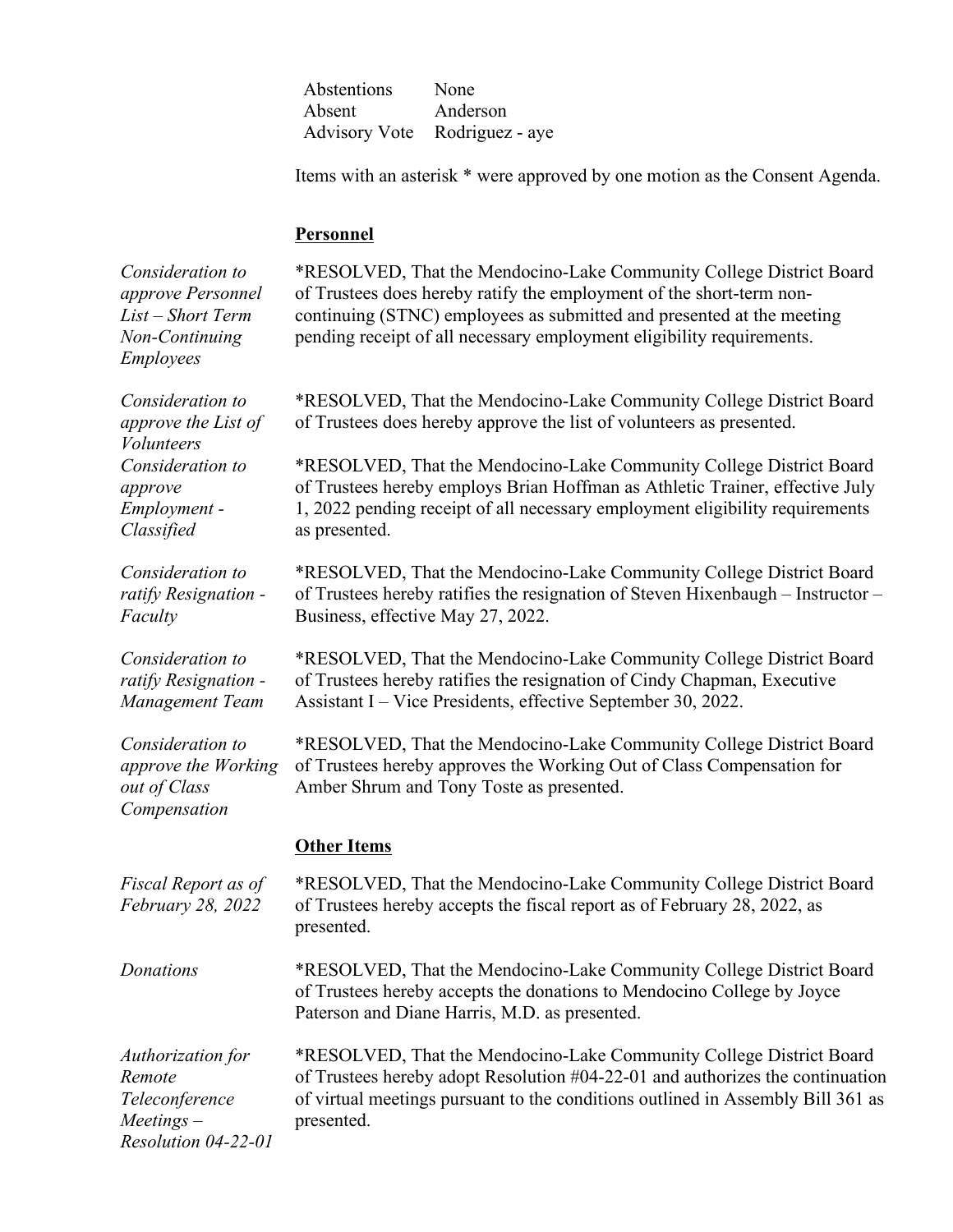# **ACTION ITEMS**

| 2021/22 April<br><b>Revised Budget</b>          | After reviewing the information presented and subsequent discussion, the<br>board took the following action: |                                                                                                                                                                                                                                                                                                          |
|-------------------------------------------------|--------------------------------------------------------------------------------------------------------------|----------------------------------------------------------------------------------------------------------------------------------------------------------------------------------------------------------------------------------------------------------------------------------------------------------|
|                                                 | the following vote:                                                                                          | M/S (Nickerman/Myers) that the Mendocino-Lake Community College<br>District Board of Trustees does hereby adopt the proposed 2021/22 April<br>Revised Budget as presented and shown on Attachments A-1 through G with                                                                                    |
|                                                 | Ayes<br><b>Noes</b><br>Abstentions<br>Absent                                                                 | Martinez, Myers, Nickerman, O'Neill, Tomkins, and Pinoli<br>None<br>None<br>Anderson<br>Advisory Vote Rodriguez - aye                                                                                                                                                                                    |
| Contracts and<br>$A$ greements $-$<br>Quarterly | After reviewing the information presented and subsequent discussion, the<br>board took the following action: |                                                                                                                                                                                                                                                                                                          |
| Ratification                                    | presented with the following vote:                                                                           | M/S (Nickerman/Myers) that the Mendocino-Lake Community College<br>District Board of Trustees does hereby ratify the contracts and agreements as                                                                                                                                                         |
|                                                 | Ayes<br><b>Noes</b><br>Abstentions<br>Absent<br><b>Advisory Vote</b>                                         | Martinez, Myers, Nickerman, O'Neill, Tomkins, and Pinoli<br>None<br>None<br>Anderson<br>$Rodriguez - aye$                                                                                                                                                                                                |
| Award of Contract $-$<br>Road Repairs and       | After reviewing the information provided, the board took the following action:                               |                                                                                                                                                                                                                                                                                                          |
| Resurfacing Project                             | with the following vote:                                                                                     | M/S (Rodriguez/Myers) that the Mendocino-Lake Community College District<br>Board of Trustees does hereby award the contract for the Mendocino-Lake<br>Community College District Road Repairs and Resurfacing Project to<br>American Asphalt Repair and Resurfacing Co, Inc. for \$195,019 as presented |
|                                                 | Ayes<br><b>Noes</b><br>Abstentions<br>Absent<br><b>Advisory Vote</b>                                         | Nickerman, Martinez, Myers, O'Neill, Tomkins and Pinoli<br>None<br>None<br>Anderson<br>$Rodriguez - aye$                                                                                                                                                                                                 |
| Classified<br>Professionals' Week               | After reviewing the information provided, the board took the following action:                               |                                                                                                                                                                                                                                                                                                          |
| $-$ Resolution 04-22-<br>02                     |                                                                                                              | M/S (Nickerman/Rodriguez) that the Mendocino-Lake Community College<br>District Board of Trustees does hereby adopt Resolution 04-22-02 in honor of<br>Classified Professionals' Week as presented with the following vote:                                                                              |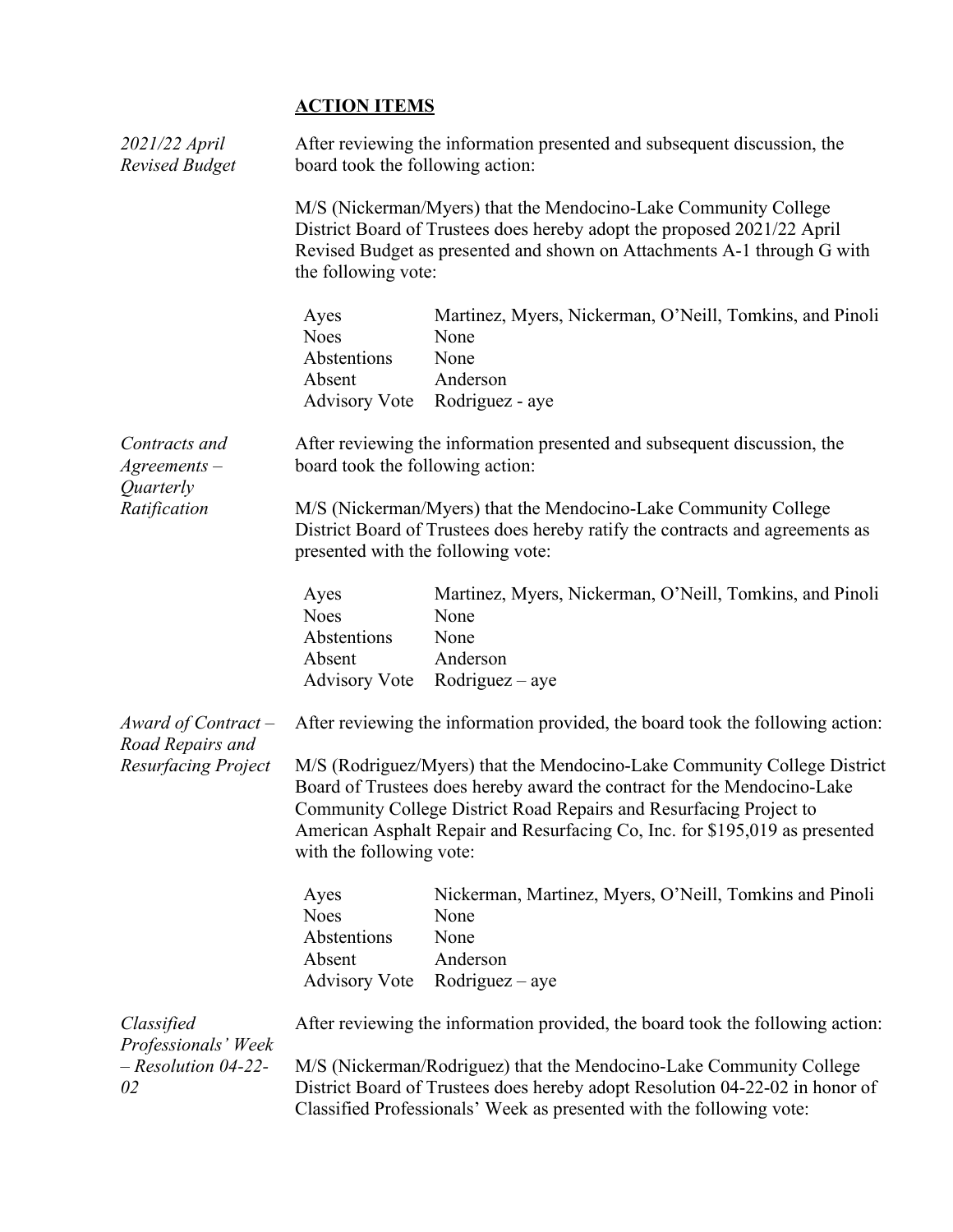|                                                                                                                  | Ayes<br><b>Noes</b><br>Abstentions<br>Absent<br><b>Advisory Vote</b>                                                                                                                                                                                                                                                                                                                                              | Nickerman, Martinez, Myers, O'Neill, Tomkins and Pinoli<br>None<br>None<br>Anderson<br>$Rodriguez - aye$                                                                                                                                                                                                                                                                                 |
|------------------------------------------------------------------------------------------------------------------|-------------------------------------------------------------------------------------------------------------------------------------------------------------------------------------------------------------------------------------------------------------------------------------------------------------------------------------------------------------------------------------------------------------------|------------------------------------------------------------------------------------------------------------------------------------------------------------------------------------------------------------------------------------------------------------------------------------------------------------------------------------------------------------------------------------------|
| <b>Board Policy</b><br>Additions and<br>Revisions - Second<br>Reading                                            | following action:                                                                                                                                                                                                                                                                                                                                                                                                 | After reviewing the information presented and discussion, the board took the                                                                                                                                                                                                                                                                                                             |
|                                                                                                                  | with the following vote:                                                                                                                                                                                                                                                                                                                                                                                          | M/S (Nickerman/Myers) that the Mendocino-Lake Community College<br>District Board of Trustees does hereby adopt Board Policy 2435 – Evaluation<br>of the Superintendent/President; Board Policy 2510 - Participation in Local<br>Decision Making; Board Policy 2610 - Presentation of Initial Collective<br>Bargaining Proposals; and Board Policy 2716– Political Activity as presented |
|                                                                                                                  | Ayes<br><b>Noes</b>                                                                                                                                                                                                                                                                                                                                                                                               | Nickerman, Martinez, Myers, O'Neill, Tomkins and Pinoli<br>None                                                                                                                                                                                                                                                                                                                          |
|                                                                                                                  | Abstentions                                                                                                                                                                                                                                                                                                                                                                                                       | None                                                                                                                                                                                                                                                                                                                                                                                     |
|                                                                                                                  | Absent                                                                                                                                                                                                                                                                                                                                                                                                            | Anderson                                                                                                                                                                                                                                                                                                                                                                                 |
|                                                                                                                  | Advisory Vote                                                                                                                                                                                                                                                                                                                                                                                                     | $Rodriguez - aye$                                                                                                                                                                                                                                                                                                                                                                        |
| Specifications of<br><b>Election Order and</b><br>Request for                                                    | After reviewing the information presented and subsequent discussion, the<br>board took the following action:                                                                                                                                                                                                                                                                                                      |                                                                                                                                                                                                                                                                                                                                                                                          |
| $Consolidation -$<br>Resolution 04-22-03                                                                         | presented with the following vote:                                                                                                                                                                                                                                                                                                                                                                                | M/S (Nickerman/Myers) that the Mendocino-Lake Community College<br>District Board of Trustees does here by adopt Resolution 04-22-03 as                                                                                                                                                                                                                                                  |
|                                                                                                                  | Ayes<br><b>Noes</b><br>Abstentions                                                                                                                                                                                                                                                                                                                                                                                | Nickerman, Martinez, Myers, O'Neill, Tomkins and Pinoli<br>None<br>None                                                                                                                                                                                                                                                                                                                  |
|                                                                                                                  | Absent                                                                                                                                                                                                                                                                                                                                                                                                            | Anderson                                                                                                                                                                                                                                                                                                                                                                                 |
|                                                                                                                  | <b>Advisory Vote</b>                                                                                                                                                                                                                                                                                                                                                                                              | $Rodriguez - aye$                                                                                                                                                                                                                                                                                                                                                                        |
| 2022 California<br><b>Community College</b><br>Trustees (CCCT)<br><b>Ballot for Board of</b><br><b>Directors</b> | took the following action:                                                                                                                                                                                                                                                                                                                                                                                        | After reviewing the information provided and ensuing discussion, the board                                                                                                                                                                                                                                                                                                               |
|                                                                                                                  | M/S (Nickerman/Myers) that the Mendocino-Lake Community College<br>District Board of Trustees does hereby cast their vote for the following<br>candidates for the CCCT Board of Directors: Juan Delgado, Yuba CCD;<br>Danny Kelley, Redwoods CCD; Ines De Luna, Napa Valley CCD; Sharon<br>Pinkerton, Victor Valley CCD; Lisa Petrides, San Mateo CCD; and Jose<br>Alcala, Riverside CCD with the following vote: |                                                                                                                                                                                                                                                                                                                                                                                          |
|                                                                                                                  | Ayes<br><b>Noes</b><br>Abstentions<br>Absent<br><b>Advisory Vote</b>                                                                                                                                                                                                                                                                                                                                              | Nickerman, Martinez, Myers, O'Neill, Tomkins and Pinoli<br>None<br>None<br>Anderson<br>$Rodriguez - aye$                                                                                                                                                                                                                                                                                 |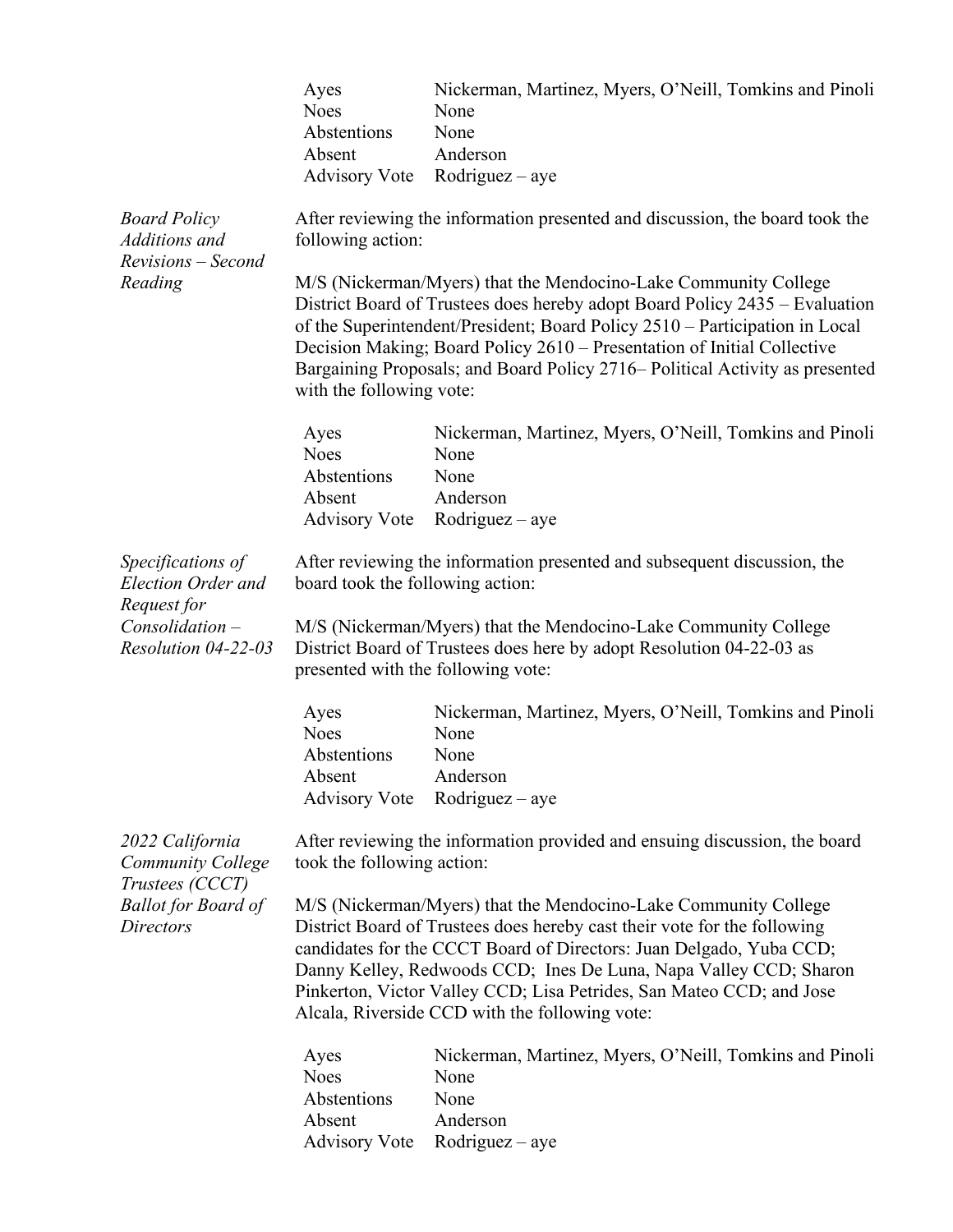*Big Picture – AB705 Progress and Changes*

Vice President of Academic Affairs Polak presented the information on Mendocino College's progress and the changes which have taken place since the inception of AB705.

AB705 is legislation which passed in 2016-2017 and focuses maximizing student success in transfer level English and Math courses. These are also known as "Gate Keeper" courses. Part of the policy reform stipulates the time from enrollment to completion; what information can be used for placement; as well as the standard of proof for any below transfer-level placements.

Prior to the implementation of AB705, students were being placed one, two or three levels below transfer level in math based on placement testing. Historically, students of color were overly placed into these courses. With the implementation of AB705, English and Math placements by the fall of 2019 were made using one of more of the following measures: using a student's high school coursework; using the student's high school grades; or using the student's high school grade point average.

Mendocino College then created an approved AB705 self-guided placement pathway. For students with a high school grade point average and below, they were encouraged to begin with ENG 85 – Accelerated Preparation for College Writing. For student with a high school grade point average between  $1.9 - 2.5$ , they were encouraged to enroll in ENG 200 (Reading and Composition) along with a co-requisite support class of ENG 65. Those students with a high school grade point average of 2.6 and above were encouraged to self-place directly into English 200.

The self-guided placements for Math were much more involved as there were several factors to consider such as whether students were following a STEM pathway or if they were following another path.

When we compared the data from Fall 2015 to Fall 2019, we could see the difference in how many students were going right into transfer level courses with many students placing themselves into the transfer level course with the corequisite instead of placing themselves directly into transfer level class. In addition, the difference between the 2015 and the 2019 completion rates were significant in both English and Math.

While all of the completion rates have increased, implementation is uneven and equity gaps persist for disproportionately impacted students. In addition, tot all community colleges are implementing concurrent support with the transfer level course.

Now we are asked to look at our data from 2020 which was the year of the COVID-19 pandemic. The majority of new Mendocino College students continued to enroll in transfer level courses but there have been some additional changes.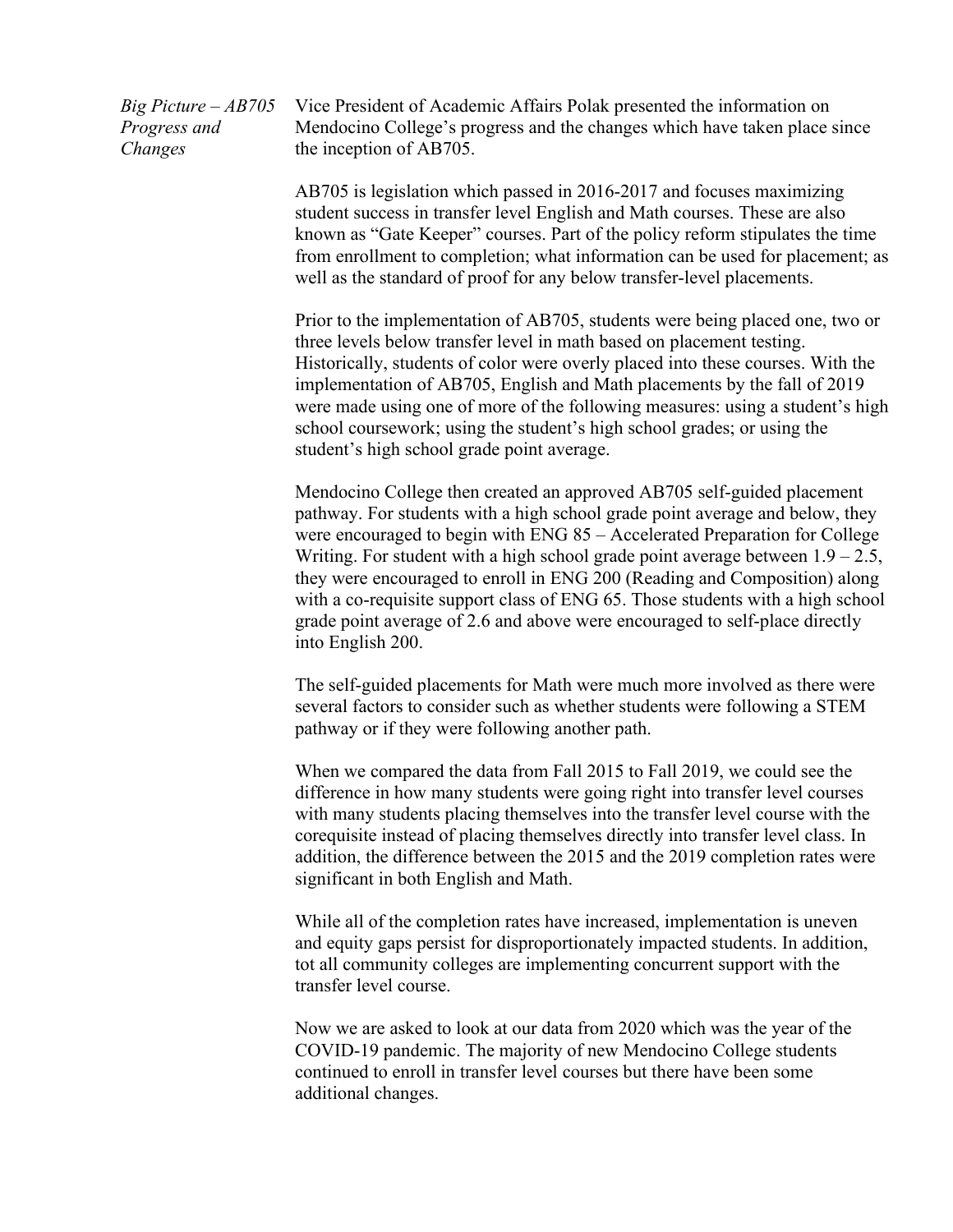In order to continue to offer courses in Math and English one level below transfer, our throughput (the rate at which students make it through a transfer level Math or English course) for students beginning one level below transfer is required to be comparable to the throughput for students beginning at transfer level. Since the students enrolling in below transfer level Math and English did not complete transfer level work in one year during the 2020/21 academic year; Mendocino College cannot offer below transfer level courses.

What did this mean for us? Lots of folks got busy and created more support for students entering directly into transfer level English and Math. By creating these additional courses, the courses and pathways had to be reviewed by the Curriculum Committee; IT, Instruction and Admissions and Records had to work together to re-design web tools for student placement in English and Math; materials for students and counselors had to be remade and we had to get the word out to all of our current and incoming students.

There are many challenges and opportunities due to these additional changes. Some of these challenges are: Basic Algebra is the graduation requirement at local high schools and not Intermediate Algebra which could limit the student populations with access to a STEM pathway. In addition, the new regulations do not allow us to recommend ESL for high school graduates.

In closing, Vice President Polak shared that there continues to be lots of work to be done in this area.

## **INFORMATIONAL REPORTS**

| Mendocino College       | A written report was submitted by the Mendocino College Foundation                                                                         |
|-------------------------|--------------------------------------------------------------------------------------------------------------------------------------------|
| <i>Foundation, Inc.</i> | Executive Director Julie McGovern who added the reception for scholarship                                                                  |
|                         | recipients will be held Wednesday, May 11, 2022 beginning at 3:00 PM in the<br>courty and outside the Center for Performing Arts building. |

*Constituents Group Reports Academic Senate* A written report was submitted by Academic Senate President Indermill who added the Academic Senate Resolution S'22-03 was approved at their meeting on March 31<sup>st</sup>.

## *Classified Senate*

A written report was submitted by Classified Senate President Isabel Lopez who added her thanks for the classified staff for all their hard work and dedication and to the Board of Trustees for their continued support.

### *Management Team*

A written report was submitted by Management Team President Janet Daugherty who stated she had nothing to add.

*Board Policies Additions and Revisions – First*  Board Policy 2100 – Board Elections; Board Policy 2015 – Student Member; Board Policy 2350 -Speakers; and Board Policy 2710 – Conflict of Interest were presented for review and discussion. Additional discussion and/or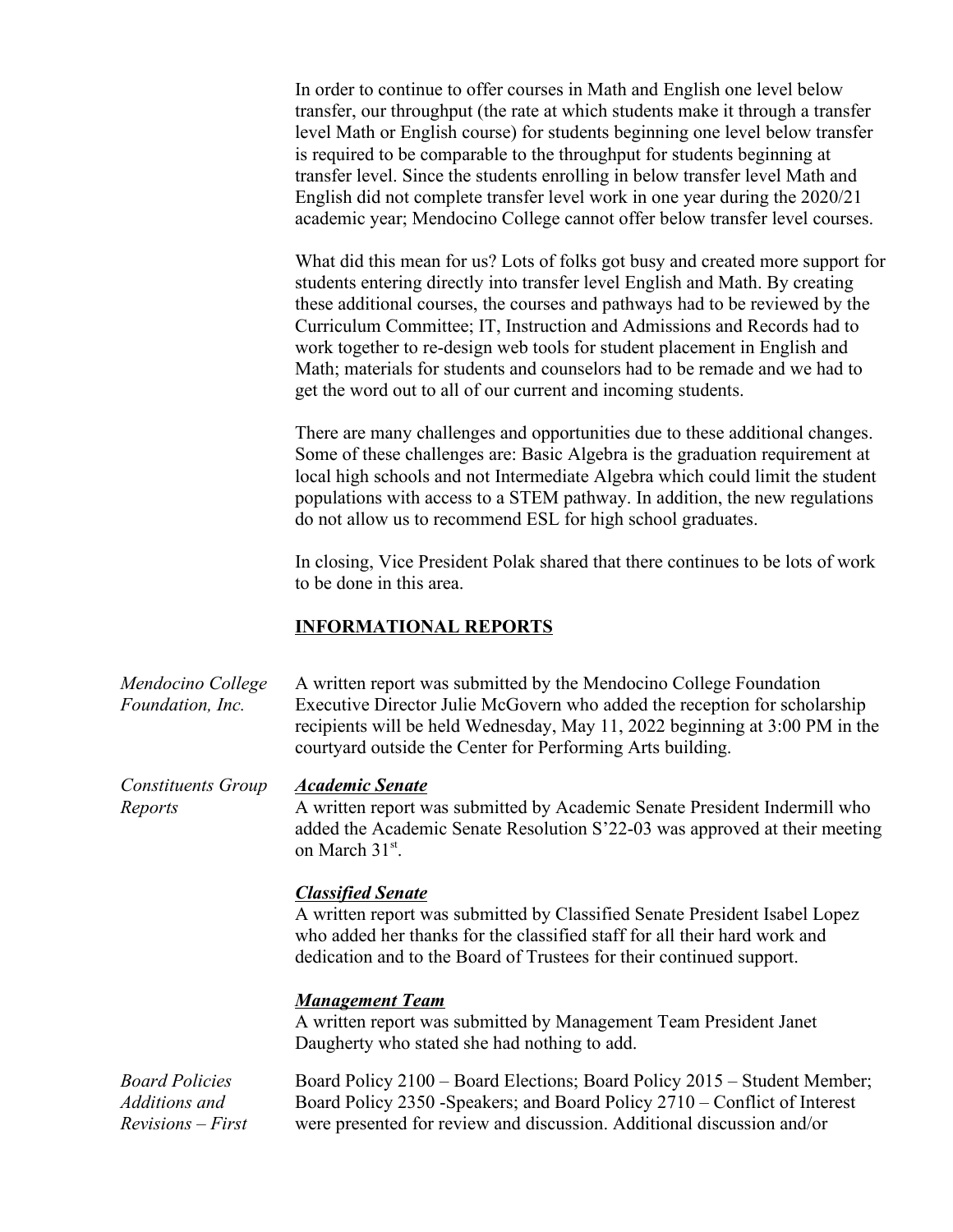| Reading                | adoption of these policies will take place at the May 2022 board meeting.                                                                                                                                                                                                                                                                                                                                                                                                                                                                                                                     |
|------------------------|-----------------------------------------------------------------------------------------------------------------------------------------------------------------------------------------------------------------------------------------------------------------------------------------------------------------------------------------------------------------------------------------------------------------------------------------------------------------------------------------------------------------------------------------------------------------------------------------------|
|                        | <b>TRUSTEE COMMUNICATION</b>                                                                                                                                                                                                                                                                                                                                                                                                                                                                                                                                                                  |
| <b>Trustee Reports</b> | Trustees commented orally on their recent college-related activities.                                                                                                                                                                                                                                                                                                                                                                                                                                                                                                                         |
|                        | Trustee Martinez reported Superintendent/President Karas and herself are in<br>the process of formulating the diversity training and are hoping to be able to<br>conduct this training on the same day as the first meeting in August.                                                                                                                                                                                                                                                                                                                                                        |
|                        | Trustee Myers stated she wants the Board to work for something in honor of<br>former Trustee Ubelhart. Superintendent/President Karas stated there is a<br>board policy regarding such things and he will share it with the board<br>members.                                                                                                                                                                                                                                                                                                                                                 |
|                        | Trustee Nickerman informed the board that Mendocino and Lake counties<br>have more military enlistments than the other counties in the State. Due to<br>this, he feels Mendocino College should be running the ROTC program.                                                                                                                                                                                                                                                                                                                                                                  |
|                        | He also feels the Trustees should have a health program offered to them<br>through the College. Board President Pinoli reminded Trustee Nickerman that<br>when the college switched from being self-insured to a funded plan, the board<br>reviewed the costs quoted and determined it was not worth the additional<br>monies needed to include the members of the Board of Trustees in the<br>college's health plan. Superintendent/President Karas will include a section in<br>his report next month outlining trustee compensation and benefits of other<br>school districts in our area. |
|                        | In closing, Trustee Nickerman added he stopped by the auto shop after the last<br>meeting and was very impressed with the facility. He also informed the board<br>members the program can work on cars belonging to individuals and its quite a<br>deal and the work is superior.                                                                                                                                                                                                                                                                                                             |
|                        | Trustee O'Neill shared with the group that on April $1st$ , he was able to go with<br>Dean Xu and Instructors Woodhouse and Pratt to Round Valley High School<br>to meet with the principal and counselor at that location. During their visit,<br>they looked at a space where auto and woodworking courses could be held at<br>that location. Later in the day, they met with community members in the area<br>to try to stimulate some interest in teaching at the college as this has been the<br>main drawback to offering many courses in Round Valley.                                 |
|                        | Trustee Tomkins added Dean Xu recently completed a survey at the area high<br>schools to find out how many of the high school students are taking our<br>courses. He stated he was shocked to hear how many of them are completing<br>college courses.                                                                                                                                                                                                                                                                                                                                        |
|                        | Student Trustee Rodriguez informed the board members several members of                                                                                                                                                                                                                                                                                                                                                                                                                                                                                                                       |

the Associated Students of Mendocino College were recently able to attend the General Assembly of the Student Senate for California Community Colleges (SSCCC) where they were able to cast their votes for many important